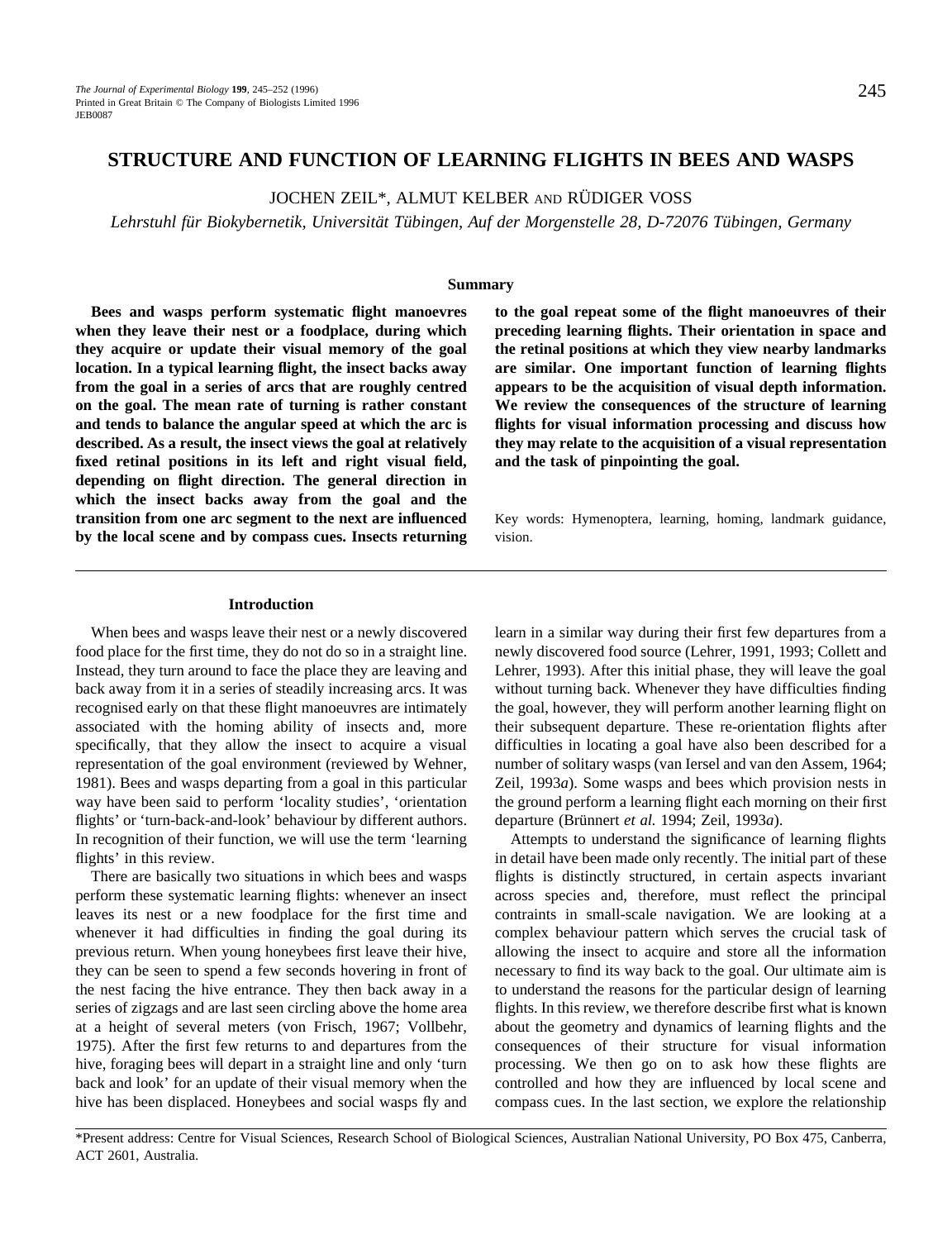#### 246 J. ZEIL, A. KELBER AND R. VOSS

between learning flights and homing by comparing the insects' behaviour during departure and during their subsequent approaches to the goal. As yet, too little is known about this relationship, but it will be the key to our understanding of two crucial aspects of landmark guidance: when the insects acquire information about the goal location and how they recall and use this information to pinpoint the goal.

## **The structure of learning flights**

At the level of flight paths, no two learning flights are the same. Yet, even across species, we find similarities in certain details, which we introduce in Fig. 1, using the learning flight of a *Cerceris* wasp as an example. Departing insects initiate a learning flight by turning to face the goal. They then back away from it in a series of arcs with increasing radius that are roughly centred on the goal (Fig. 1A). The insects fly sideways along an arc segment, facing slightly inwards and turn at a rate that matches their angular displacement relative to the goal. They thus view the goal with the lateral retina at 30–70 ˚ azimuth for most of the time and see it only briefly in their frontal visual field at the beginning of a new arc. The turning rate  $\dot{\theta}$  and the arc velocity  $\dot{\beta}$  (that is the rate with which the vector connecting the insect with the goal changes direction) are roughly constant and independent of distance from the goal (Figs 1B, 2A). The insects thus increase their ground speed with distance (Fig. 2C). They also gain height above ground at about the same rate at which they back away from the goal and therefore view the goal approximately 30–60° below the horizon (Fig. 2E,F). Events at the turning points that link two successive arc segments are meticulously timed: the insects first reverse flight direction and continue turning until the goal has crossed the frontal visual field. Turning direction is reversed about 400 ms later to clamp the goal again in a lateral retinal position (Fig. 1B).

It is hard to say, at present, how representative this learning flight structure is. Detailed studies are available only for a few ground-nesting wasps and bees (Zeil and Kelber, 1991; Zeil, 1993*a*) and for social wasps (Collett and Lehrer, 1993; Collett, 1995). These studies show, however, that the learning flights of different individuals and of different species of bees and wasps are invariant in certain dynamic and geometric features. The insects pivot around the goal at a fairly constant arc velocity, maintain a constant turning rate to view the goal with the lateral retina and seemingly make carefully timed decisions at the ends of arcs. To understand the functional significance of these flights, answers to the following three questions are needed. Why is the goal as the pivoting centre viewed with the lateral retina? What is the significance of the dynamic constancy during these flights? What makes the insect decide to switch flight direction at the end of each of the arc segments?

# **Invariant elements and their consequences for information processing**

During learning, bees and wasps pivot around the goal as a

centre. In egocentric coordinates, their 'home vector' has a relatively constant orientation at any time during their flight: it points down, 30–60 ˚ below the horizon, in a direction between 30 and 70 ˚ azimuth in the left or right visual field, depending on flight direction (Fig. 2D,F). The insects are thus anchored to the goal. Fixating the goal with lateral, rather than with frontal, eye regions would seem to have three possible reasons. First, lateral fixation keeps the frontal visual field, which, at least in sphecid wasps, is the region of highest resolution, free to scan the scene to the side of the goal. Second, it produces the same frontal views of the panorama and objects behind the goal at



Fig. 1. The structure of learning flights. (A) A typical learning flight of a *Cerceris rybyensis* wasp (Hymenoptera: Sphecidae) as viewed from above. The position of the wasp's head (black dots) and the orientation of her longitudinal body axis (line) are shown every 40 ms. The large circle symbolises a landmark approximately 12 cm west of the nest entrance (marked by a white star). The black arrowheads indicate two positions with different bearings from the nest where the wasp faces in the same direction (see text). (B) The time course of various parameters of the same flight; for definitions, see insets at top right.  $\theta$ , longitudinal body axis orientation;  $\beta$ , angular position relative to the nest entrance (marked as an asterisk in the inset);  $\phi_n$ , retinal azimuth position of nest entrance;  $\phi$ , retinal azimuth position of the landmark. The vertical lines in the upper part of B indicate moments during the flight when the wasp views the landmark with the frontal retina.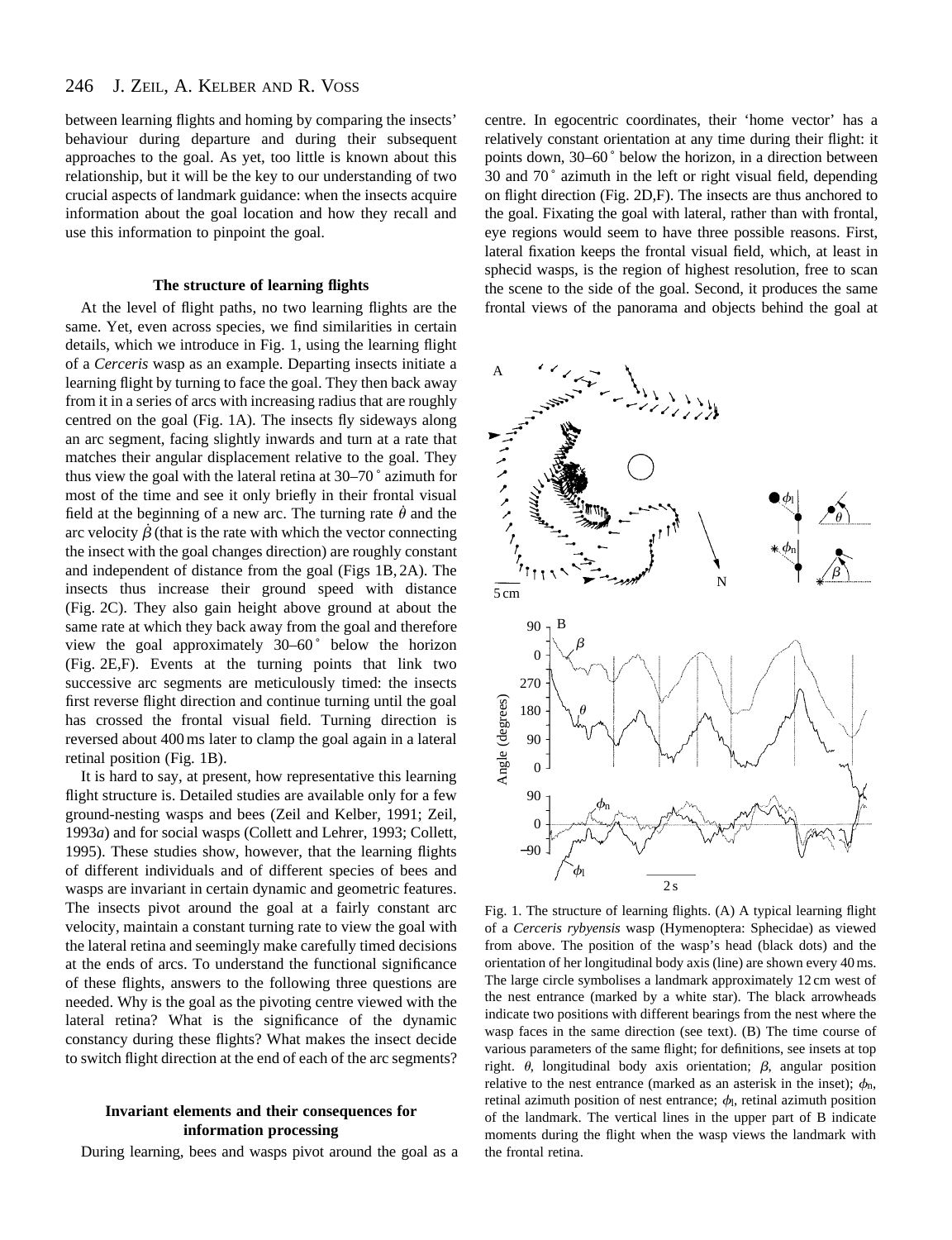Fig. 2. Aspects of flight control during the learning flights of *Cerceris rybyensis*. (A) The average angular velocity of wasps plotted against their distance from the nest entrance during 22 learning flights. Squares show mean turning velocities  $(\dot{\theta})$  and triangles show mean arc velocities  $(\dot{\beta})$  together with their standard deviation. Angular velocities were determined from 400 ms running averages and sorted into 5 cm distance bins. Data from six wasps. (B) Average turning velocity  $\dot{\theta}_W$  is plotted against the average drum velocity  $\dot{\theta}_D$  during learning flights of wasps inside a rotating striped drum. Each data point represents the slope of a regression line fitted to the cumulative orientation of wasps for each arc segment separately. Data from three wasps. (C) Ground velocity *V* of one wasp over her horizontal distance *D* from the nest entrance during four flights. Means and standard deviation for 2.5 cm distance bins. (D) Frequency histogram of retinal azimuth position  $\phi_n$  of the nest entrance during eight learning flights of two wasps. (E) Height *H* above ground over horizontal distance *D* from the nest. Means and standard deviation for 1 cm distance bins. Data from four flights of one wasp. (F) Frequency histogram of retinal position of the nest entrance relative to the horizon  $\phi_{el}$ . Data from four flights of one wasp (see also Zeil, 1993*a*). In the insets, an asterisk marks the nest entrance.



different bearings on both sides of the goal (see arrowheads in Fig. 1A). If the insects were to face the goal during their pivoting flight, the same views would occur at the same bearings. Third, lateral fixation means that the home vector points in only two directions throughout the learning flight: approximately 45 ˚ to the right or to the left of the insect's longitudinal body axis. This last aspect may be important if the insect records images or 'snapshots' of the panorama and the local scene during its learning flights together with the home vector (see Cartwright and Collett, 1983, 1987; Krakauer, 1995). The implication of this vector pointing to the side is that returning insects, provided that they are guided by an image-matching process, would be prevented from overshooting the goal by passing it at the side. A constant retinotopic orientation of the home vector may also facilitate the linking of multiple snapshots.

The dynamic constancy of learning flights, specifically the distance-independent matching between the rate of turning and the arc velocity, generates a pivoting parallax field that is centred on the goal (Zeil, 1993*a*). The pivoting centre lies in an area of minimal image motion that is surrounded by a vortex of motion vectors. Viewed across the pivoting centre, motion vectors are horizontally aligned in the visual field and increase in size with the distance of contours. The apparent speed of distant contours is equal and opposite to the insect's rate of turning. Pivoting parallax could provide learning insects with information on the proximity of contours to the goal. At the same time, pivoting might be a way of continuously scanning for magnetic, panoramic or celestial compass cues and also brings the insect from one position in space to another in a regular and reproducible manner. In the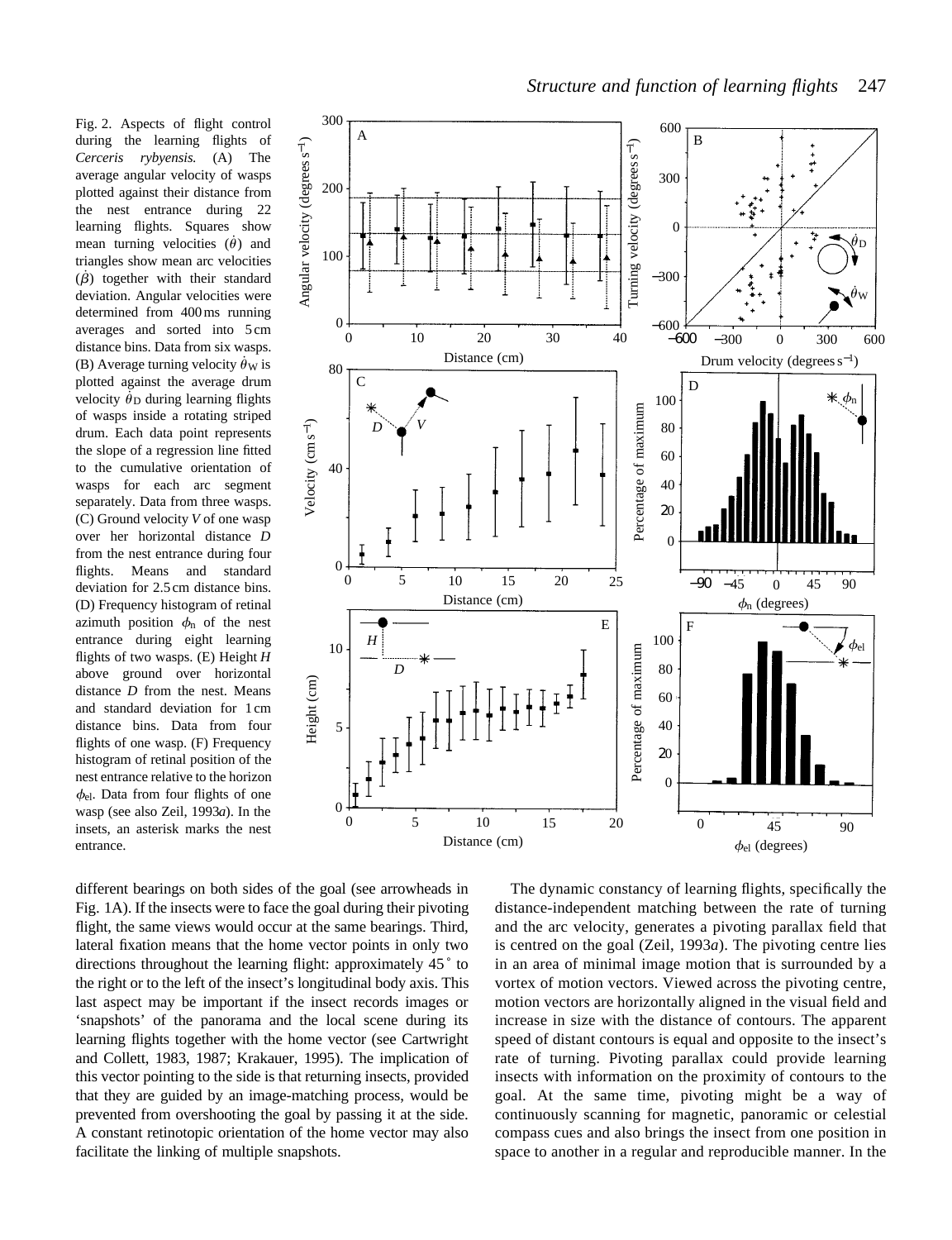remaining paragraphs, we summarize the currently still somewhat patchy observations and experimental results that throw some light on the significance of these invariant features of learning flights.

## **The control of flight behaviour**

It would obviously help us in our attempt to understand the spatial pattern of learning flights if it were in any way influenced by local scene or compass cues. If such an influence could be found, it would suggest a reference frame for landmark memories and might allow us to identify the moments of acquisition during learning flights (Collett and Baron, 1994). The picture is somewhat confusing at present. Honeybees departing from a recently discovered feeder tend to face south during learning and during their search for the goal. In an initial phase, this preferred orientation can be influenced by magnets (Collett and Baron, 1994). Later on, bees prefer to use the panorama as a directional cue. A recent study of the learning flights of social wasps at a feeder reveals that these insects tend to adopt consistent compass directions whenever they view the goal in their frontal visual field at the ends of arcs (Collett, 1995, and personal communication). The ends of arcs are thus aligned along lines radiating from the feeder (Collett and Lehrer, 1993). Aligned inspections, however, are not a universal feature of learning flights. The flights that ground-nesting bees and wasps perform when leaving their nest do not show this clear pattern. Mean viewing directions during learning are, however, influenced either by panorama cues, as in *Dasypoda* and *Lasioglossum* bees (A. Kelber, unpublished observations), or, in some cases, as in *Cerceris* wasps, by the goal–landmark bearing (Fig. 1; see also Zeil and Kelber, 1991; Zeil, 1993*a*). The end points of the arcs in *Cerceris* wasps often seem to be contour-triggered: they tend to occur after the passage of a close landmark through the frontal visual field (Fig. 1A,B).

It is not clear at present to what extent there are species differences in the way in which learning flight paths are influenced by the direction of the magnetic field or the panorama (Collett and Baron, 1994), by celestial compass cues (Vollbehr, 1975) or by directional cues derived from the layout of local landmarks (Zeil, 1993*a*,*b*). Different questions have been asked in different species and visual environments, and the context in which learning flights were observed and analysed was not the same. Social wasps and bees, for instance, were studied at feeders that were new to them and the location of which they had to learn for the first time. We, in turn, have worked with ground-nesting bees and wasps at their home. These insects operate from the same location for weeks at a time and, experienced as they are, they may indeed be influenced more by local scene or panorama cues than are bees and wasps at a novel feeder. Nearby landmarks are preferentially used by returning insects to locate their goal, as we will see later. If, as has been suggested, the carefully timed behaviour during learning flights does have a function in scanning the scene for appropriate landmarks, then the

outcome of this scanning process would be expected to have some influence on the flight behaviour during learning.

The control problems during pivoting flight are not trivial. The insects manage to fixate an often inconspicuous goal, circle around it at a surprisingly constant rate and do this independently of their distance from the pivoting centre. When the insects fly along an arc, they do not turn smoothly but in a series of body saccades (Zeil, 1993*a*). In *Cerceris* wasps, the variations in angular speed during these saccadic turns are correlated with changes in the retinal position of the nest entrance with a delay of 40 ms. Retinal position, in turn, depends on variations in the wasp's arc velocity 80 ms previously. The control system thus appears to function as follows: the wasp generates thrust in a direction perpendicular to the line of sight to the nest, an action that leads to an accumulating position error of the nest image in the lateral visual field, which is subsequently corrected by a turn in the appropriate direction (J. Zeil, in preparation). Generally, however, the insects move through equal angles in equal time along their arcs, irrespective of their distance to the goal. They could achieve this constancy by increasing sideways thrust as they gain distance, always producing a given retinal position error, before correcting it by counter-turning. However, both turning rate and arc velocity (which is a consequence of sideways thrust) are also influenced by panoramic image motion, and it is an open question how the insects can control both the retinal position of the nest entrance and the background image speed. Wasps that perform their learning flights inside rotating striped drums turn and fly faster than the drum when they fly an arc into the direction of drum rotation. When they move in the opposite direction, their turning rate and arc velocity are low (see Fig. 2B for turning rate). They adjust their slip speed to approximate the image speed that they would normally experience when performing their learning flight with an unobstructed view of the panorama (J. Zeil, in preparation). It is possible that monitoring the speed of background image motion helps the insects to scale the pivoting parallax field which could then provide them with cues to the distance of contours (Zeil 1993*a*,*b*).

## **The relationship between learning flights and landmark guidance**

In the previous sections, we have attempted to understand the functional significance of learning flights by studying their geometry, dynamics and control. We turn now to the question of what information insects use during homing and how the structure of learning flights may help them to acquire the cues that will guide them back to the goal.

The design of learning flights suggests that they serve to record the scene around the goal from defined vantage points and to acquire distance information through motion parallax. A number of recent experiments have focused on this last aspect and were designed to determine whether insects do make use of absolute distance information during homing. Insects pinpoint the goal with the aid of local landmarks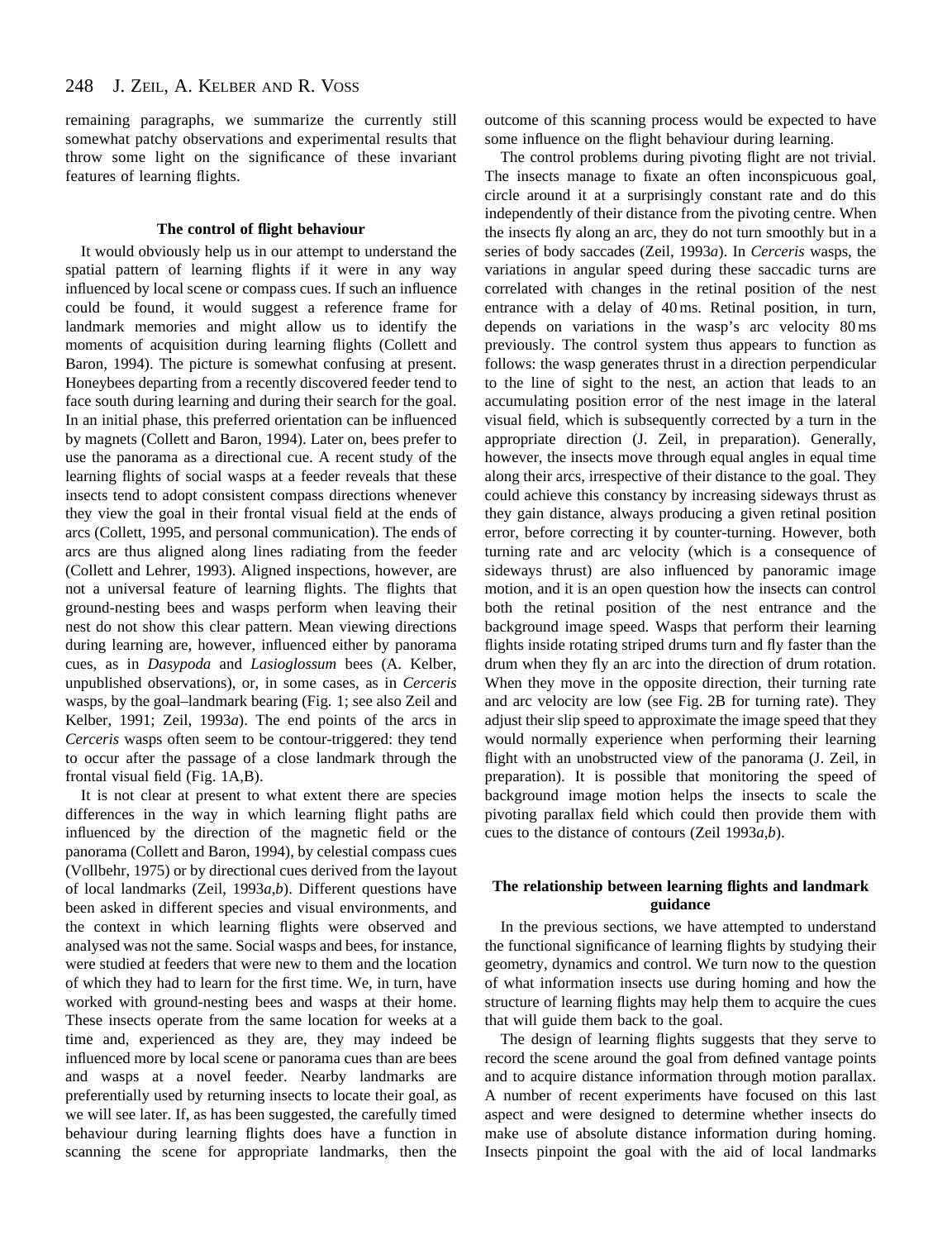(reviewed by Collett, 1992) and, if they are trained to find the goal at a certain distance from a single landmark, they have two ways of knowing where the goal is. They could simply record the apparent size of the landmark as seen from the goal and, on returning, move to a position where the actual size corresponds to the memorized one. Alternatively, they could obtain a size-independent measure of the absolute distance of a landmark from the goal. The experimental design that allows one to distinguish whether insects during their learning flights acquire one or the other cue to distance involves presenting them with a single landmark at a certain distance from the goal during departure on their learning flight and then testing them when they return to the goal area with landmarks of different size. If the insects' search for the hidden or removed goal was driven by cues informing them about the absolute distance of the landmark, their search distance should be independent of the real size of the test landmark: they should search for the goal at the learnt distance regardless of whether an object is larger or smaller than the training landmark. These kind of tests produce quite clear results: bees and wasps do acquire absolute distance information (Fig. 3; Zeil, 1993*b*; Brünnert *et al.* 1994; Lehrer and Collett, 1994; see also Cartwright and Collett, 1979; Cheng *et al.* 1987). Learning flights play a crucial role in this acquisition. By carefully monitoring what approaching and departing honeybees see, Lehrer and Collett (1994) demonstrated that true distance information is acquired specifically during learning flights. Honeybees only perform these flights during their first few departures from a novel feeding place, and it is only in this initial phase that their search for the goal is driven by the true distance of a landmark.



Fig. 3. The use of absolute distance cues by homing bees. Groundnesting bees *Lasioglossum malachurum* (Hymenoptera: Halictidae) were tested with landmarks of widely differing sizes compared with the one they had seen close to the nest on departure. The graph compares the distance at which they should have landed at a row of dummy nest entrances (*x*-axis) if their search had been driven by the apparent size of the landmark with their actual choice distance (*y*axis). Training distances are marked by horizontal lines and training landmark heights were 6.7 cm (crosses), 10 cm (triangles) and 15 cm (plus signs). If the bees' search were driven by the apparent size of the test landmarks, data points would lie on the line of equality (diagonal dashed line). Modified from Brünnert *et al.* (1994).

Learning flights thus help insects to identify suitable nearby landmarks which, at a later stage, can be memorized by their apparent size. While *Cerceris* wasps and honeybees use absolute distance information only transiently, ground-nesting bees seem to make long-term use of absolute depth cues (Brünnert *et al.* 1994).

Small as they are, bees and wasps cannot use binocular stereopsis in a range that is useful in landmark guidance, and their fixed-focus compound eyes also exclude accommodation as a means of distance measurement (e.g. Srinivasan, 1993; Wehner, 1994). The most likely way in which the insects learn about the distances of landmarks therefore seems to be by exploiting cues derived from image motion (see Brünnert *et al.* 1994). As we have seen, they do produce appropriate image motion during learning flights. Evidence that the insects in fact exploit the image motion field they experience during these flights is, however, still indirect. One hint comes from a comparison of learning and return flight paths. Since the insects use the memorized distance information upon returning to the goal, we must assume that they repeat some of the flight manoeuvres that they performed during their learning flights. When *Cerceris* wasps search for their hidden nest, they indeed fly through arc segments similar to those of their learning flights and at a similar speed (Zeil, 1993*b*). To demonstrate the use of image motion directly, we would ideally need either to eliminate all other possible cues to depth or to manipulate the image motion that insects experience during their learning flights. Neither experimental condition is easy to realize.

So far, we have argued that the insects could learn about the distances of landmarks by exploiting cues derived from image motion. The geometry of learning flights, however, suggests another possible strategy for acquiring depth information. Lateral fixation of the goal during learning flights has the specific consequence that, during the second part of each arc, the insects take up viewing directions that are similar to the views of the scene that they had during the last section of the previous arc. Each view is thus encountered twice at different positions in space during each zigzag but at similar distances from the goal. Recording paired and aligned snapshots at these positions and comparing them could yield depth information, since objects close to the nest would show large disparities in the two images. In practice, there is no obvious test to distinguish the motion parallax and the successive stereopsis procedure. All we can say at present is that the latter would explain lateral fixation and the former the dynamic constancy of learning flights. Both are part of the 'information content' of learning flights.

The use of absolute distance information by bees and wasps implies that acquisition requires either integration of image motion over some time and path length or that snapshots are recorded at different positions in space. We would expect, in any case, that there should be a correlation between the learning flight paths and those flown by the insects on their return to the goal area. At present, there are only a few studies that have attempted to find this correlation.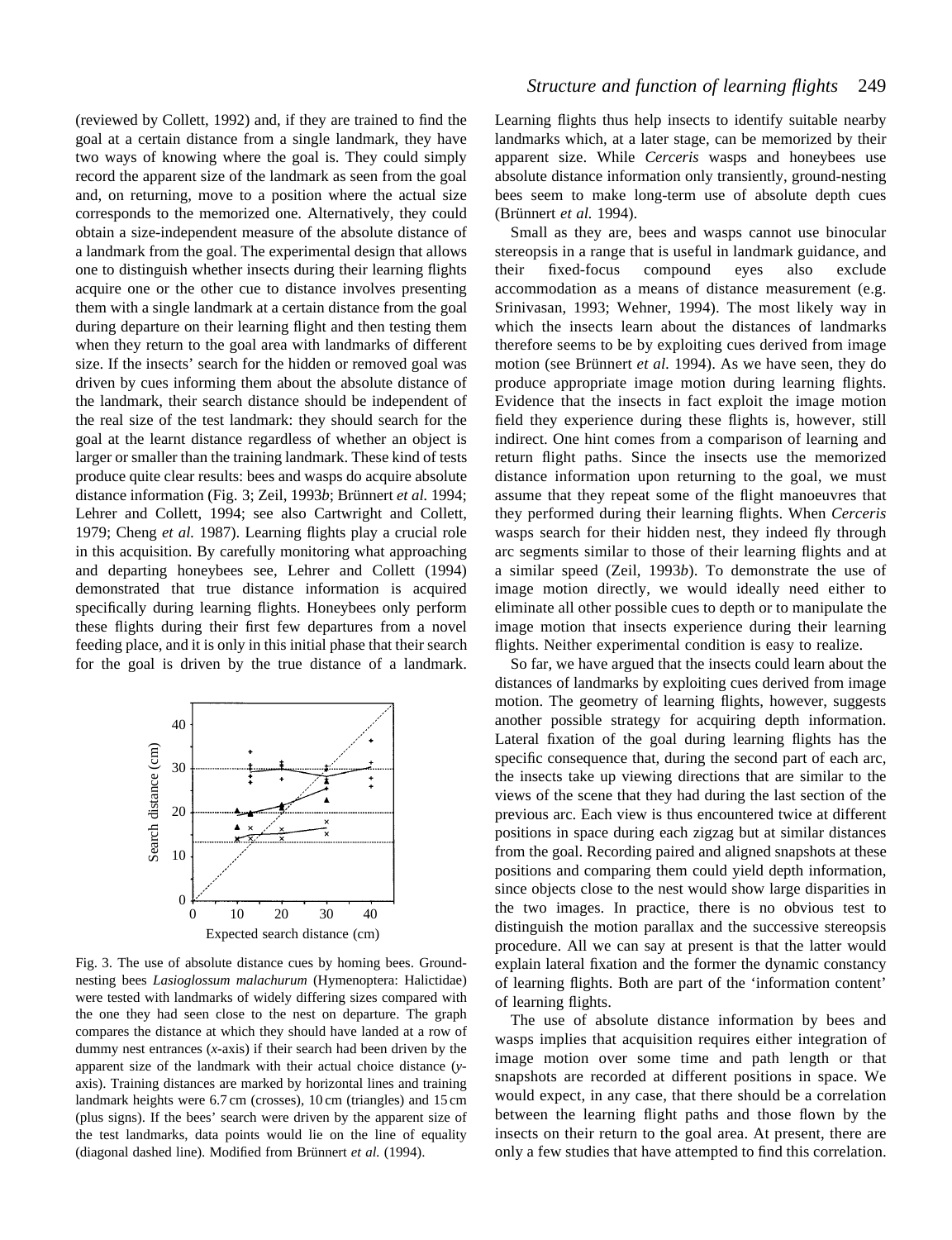#### 250 J. ZEIL, A. KELBER AND R. VOSS

*Cerceris* wasps, when searching for their hidden nest in the ground, adopt viewing directions that closely match those during their learning flights. As a consequence, they view landmarks near the nest at similar retinal positions (Zeil, 1993*b*). While the preferred directions in which groundnesting wasps view the local scene around the goal are influenced by the bearings of nearby landmarks during learning and return flights, honeybees and social wasps align themselves with consistent compass directions (Collett and Baron, 1994; Collett, 1995).

These global similarities between the flight behaviour of learning and homing insects do not tell us during which part of their learning flights the insects learn. The situation is complicated by the fact that the flight paths of returning insects can be rather straightforward and often bear little obvious resemblance to the preceding learning flights (e.g. Zeil, 1993*b*; Collett and Lehrer, 1993). We have recently started to compare learning and homing flights in a detailed similarity analysis. By asking at which positions in space flight parameters and viewpoints during learning and return flights show maximal correlations, we hope to determine during which segments of their learning flights the insects acquire information on the goal location. Each position and orientation of an insect during its learning flight is compared with all the positions and the orientations it maintains during its return to the goal area. As a crude measure of similarity (*M*), we calculate the sum of squares of the differences in position (d*x*, d*y*, d*z*), multiply them by the angular deviation

Fig. 4. The relationship between learning flights and homing. (A) The time course of body axis orientation  $(\theta)$  and retinal azimuth position of the nest entrance  $(\phi_n)$ during the learning flight of a *Cerceris rybyensis* wasp. Dotted lines correspond to viewing directions 45<sup>°</sup> on either side of the wasp's midline (continuous horizontal line). The same scale applies to the  $\theta$  trace. The histogram at the bottom of the graph indicates which sections of the learning flight correspond most closely to the positions and orientations of the wasp during her subsequent return to the goal area. The histogram shows  $\Sigma(3-M)$  for all values of *M* less than 3 (see text for further details of the similarity analysis). (B) The flight path of the same learning flight. The density of the cloud of dots around each position indicates how well the orientation and the position of the wasp correspond to all her orientations and positions during her subsequent return to the goal area. A large number of dots indicates high correspondence. The flight

 $(d\theta)$  and scale the resulting factor with the distance from the goal during the learning flight (d*nest*):

$$
M = \left[ (\mathrm{d}x^2 + \mathrm{d}y^2 + \mathrm{d}z^2) \times \mathrm{d}\theta^2 / \mathrm{d}nest \right]^{1/2}.
$$

For each recorded instance throughout a learning flight, the value of *M*, averaged over all return flight positions, indicates how closely the flight path and the viewing directions of the returning and searching wasp correspond to that particular position and orientation during learning. *M* will be small if the correspondence is high. Our first results show that correspondence is maximal during those sections of learning flights where the insects turn and view the goal with the lateral retina (Fig. 4A). The similarity analysis does not identify distinct positions, such as the end points of arcs or the instances where the goal appears in the frontal visual field during learning. Instead, it clearly divides each arc into a significant and a non-significant section: correspondence tends to be low during the first part and high during the second part of arcs (Fig. 4B,C). The insects thus learn on the move and seemingly record the scene while viewing the goal with the lateral retina. This last observation may force us to reconsider the role of visual memory in landmark guidance. For the sake of argument, let us assume that the insects record snapshots during the second part of arcs while viewing the goal with the lateral retina. Let us further assume that homing insects are guided by an image-matching procedure. The catchment areas of these snapshots would then line the edges of the flight corridor. Whenever a returning insect finds a good match



path was recorded and reconstructed at 200 frames  $s^{-1}$ ; the open circle marks the position of a small cylindrical landmark; the location of the nest entrance is indicated by a small black circle; arrowheads point in the flight direction. (C) The early part of the same learning flight at greater magnification.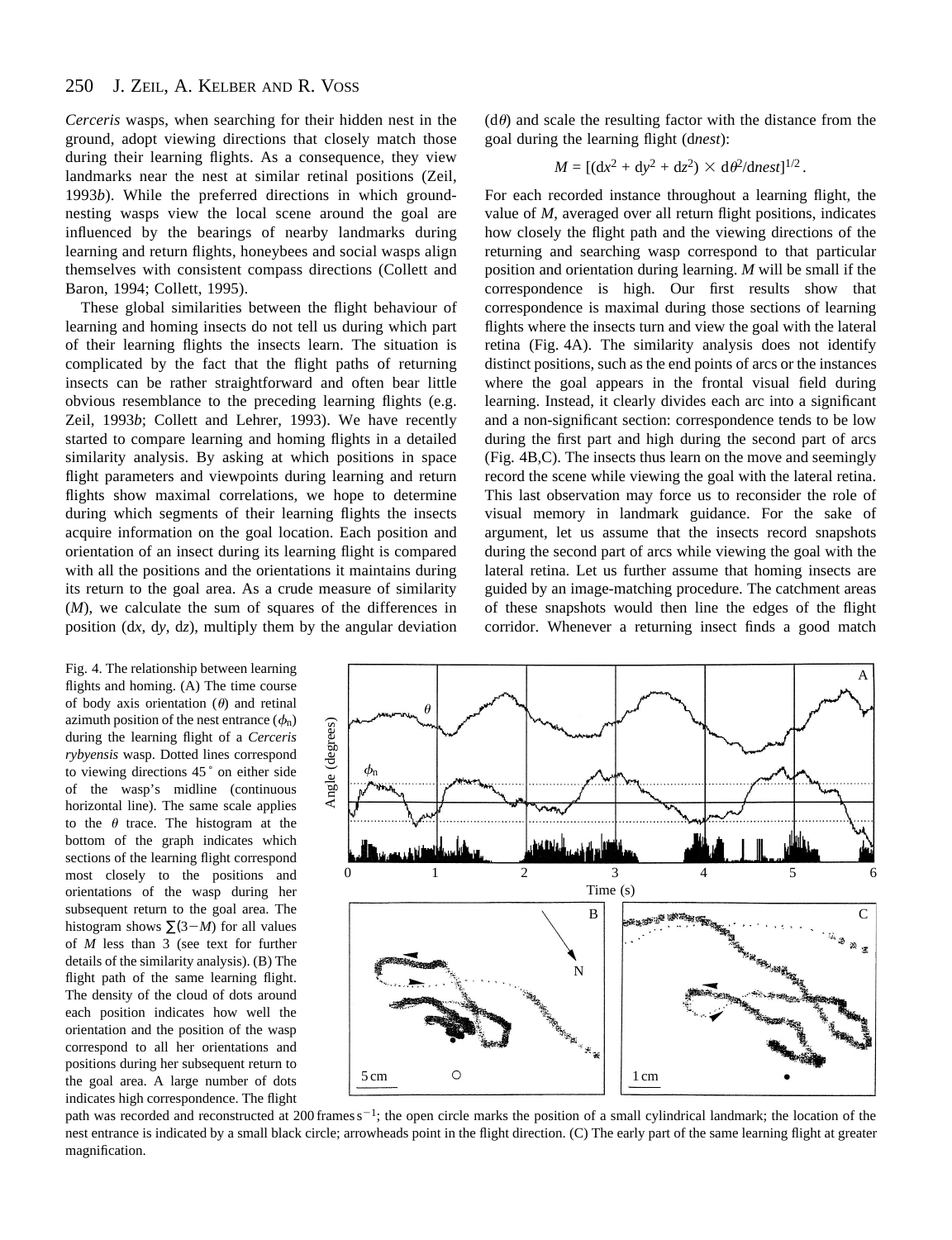between a stored snapshot and the current scene, it would be informed that it is off course and consequently needs to move away from the catchment area into the direction of the home vector. Homing insects may not ride down a guiding beam towards the goal, but rather bounce off the sides of a tapering flight corridor.

### **Outlook**

Our present state of knowledge suggests that learning flights serve at least two specific purposes. First, they allow insects to inspect and to record the local scene around a goal from distinct positions and along directions that are determined by celestial or earth-based compass cues or by the bearing of close landmarks relative to the goal. Second, they allow insects to acquire information about the true distance of nearby landmarks.

However, we are unlikely to have fathomed the full significance of learning flights. Although learning flights must have been shaped by them, we know little about the ecological and neural constraints of acquiring, storing and using a visual representation in home navigation. Natural scenes, for instance, contain strong shadows that change unpredictably during the insect's absence, irregular objects that are hard to identify from different viewpoints and vegetation that offers an equal share of gaps and contours. Since close landmarks are essential to pinpoint the goal accurately (see Cartwright and Collett, 1983, 1987; Cheng *et al.* 1987; Zeil, 1993*a*,*b*; Krakauer, 1995), they must be identified and tagged in a representation that probably also contains the distant panorama (van Iersel, 1975; Collett and Baron, 1994). Identification and foreground–background segregation of contours may well be the real problem for insects acquiring and using a visual representation under natural operating conditions. For a realistic assessment, however, we do not know enough about the limits of accuracy of distance filtering with biological motion detectors, about the problems of noise for image matching in natural scenes or about the storage capacity of insect brains. These constraints are rarely addressed in models of landmark guidance. Krakauer (1995), for instance, who studied neural network models of landmark guidance, left some possibly crucial questions open: how do insects identify landmarks during acquisition and how do they gain information on their distance from the goal?

To gain insight into what is difficult and what is easy in landmark-guided homing, we have started to reconstruct what wasps see during their learning flights by recording their orientation and their flight paths in three dimensions. We then film the natural panorama with a video camera and synthesize the movements and transformations that the natural scene undergoes in the visual field of freely flying insects. These simulations are realistic in the sense that they are based on the natural intensity distribution, the reconstructed orientations and the three-dimensional flight paths of the insects (Voss and Zeil, 1995). In combination with modelling visual spatial memory (e.g. Krakauer, 1995), reconstruction of the visual

world will allow us to explore the constraints of visually guided homing under natural conditions.

This work was supported by grants from the Deutsche Forschungsgemeinschaft (DFG, SFB 307) to J.Z., from the Graduiertenkolleg Neurobiologie, Tübingen University, to A.K. and from the Deutscher Akademischer Austauschdienst (DAAD) to R.V.

## **References**

- BRÜNNERT, U., KELBER, A. AND ZEIL, J. (1994). Ground-nesting bees determine the location of their nest relative to a landmark by other than angular size cues. *J. comp. Physiol.* A **175**, 363–369.
- CARTWRIGHT, B. A. AND COLLETT, T. (1979). How honey-bees know their distance from a near-by visual landmark. *J. exp. Biol*. **82**, 367–372.
- CARTWRIGHT, B. A. AND COLLETT, T. S. (1983). Landmark learning in bees: experiments and models. *J. comp. Physiol*. **151**, 521–543.
- CARTWRIGHT, B. A. AND COLLETT, T. S. (1987). Landmark maps for honeybees. *Biol. Cybernetics* **57**, 85–93.
- CHENG, K., COLLETT, T. S., PICKHARD, A. AND WEHNER, R. (1987). The use of visual landmarks by honeybees: Bees weight landmarks according to their distance to the goal. *J. comp. Physiol.* A **161**, 469–475.
- COLLETT, T. S. (1992). Landmark learning and guidance in insects. *Phil. Trans. R. Soc. Lond. B* **337**, 295–303.
- COLLETT, T. S. (1995). Making learning easy: the acquisition of visual information during orientation flights of social wasps. *J. comp. Physiol.* (in press).
- COLLETT, T. S. AND BARON, J. (1994). Biological compasses and the coordinate frame of landmark memories in honeybees. *Nature* **368**, 137–140.
- COLLETT, T. S. AND LEHRER, M. (1993). Looking and learning: a spatial pattern in the orientation flight of the wasp *Vespula vulgaris*. *Proc. R. Soc. Lond*. *B* **252**, 129–134.
- KRAKAUER, D. C. (1995). Simple connectionist models of spatial memory in bees. *J. theor. Biol*. **172**, 149–160.
- LEHRER, M. (1991). Bees which turn back and look. *Naturwissenschaften* **78**, 274–276.
- LEHRER, M. (1993). Why do bees turn back and look? *J. comp. Physiol*. A **172**, 549–563.
- LEHRER, M. AND COLLETT, T. S. (1994). Approaching and departing bees learn different cues to the distance of a landmark. *J. comp. Physiol*. A **175**, 171–177.
- SRINIVASAN, M. V. (1993). How insects infer range from visual motion. In *Visual Motion and its Role in the Stabilization of Gaze* (ed. F. A. Miles and J. Wallman), pp. 139–156. Amsterdam: Elsevier Science Publishers.
- VAN IERSEL, J. J. A. (1975). The extension of the orientation system of *Bembix rostrata* as used in the vicinity of its nest. In *Function and Evolution of Behaviour* (ed. G. Baerends, C. Beer and A. Manning), pp. 142–168. Oxford: Clarendon Press.
- VAN IERSEL, J. J. A. AND VAN DEN ASSEM, J. (1964). Aspects of orientation in the digger wasp *Bembix rostrata*. *Anim. Behav.* (Suppl.) **1**, 145–162.
- VOLLBEHR, J. (1975). Zur Orientierung junger Honigbienen bei ihrem I. Orientierungsflug. *Zool. Jb. Physiol*. **79**, 33–69.
- VON FRISCH, K. (1967). *The Dance Language and Orientation of Bees*. London: Oxford University Press.